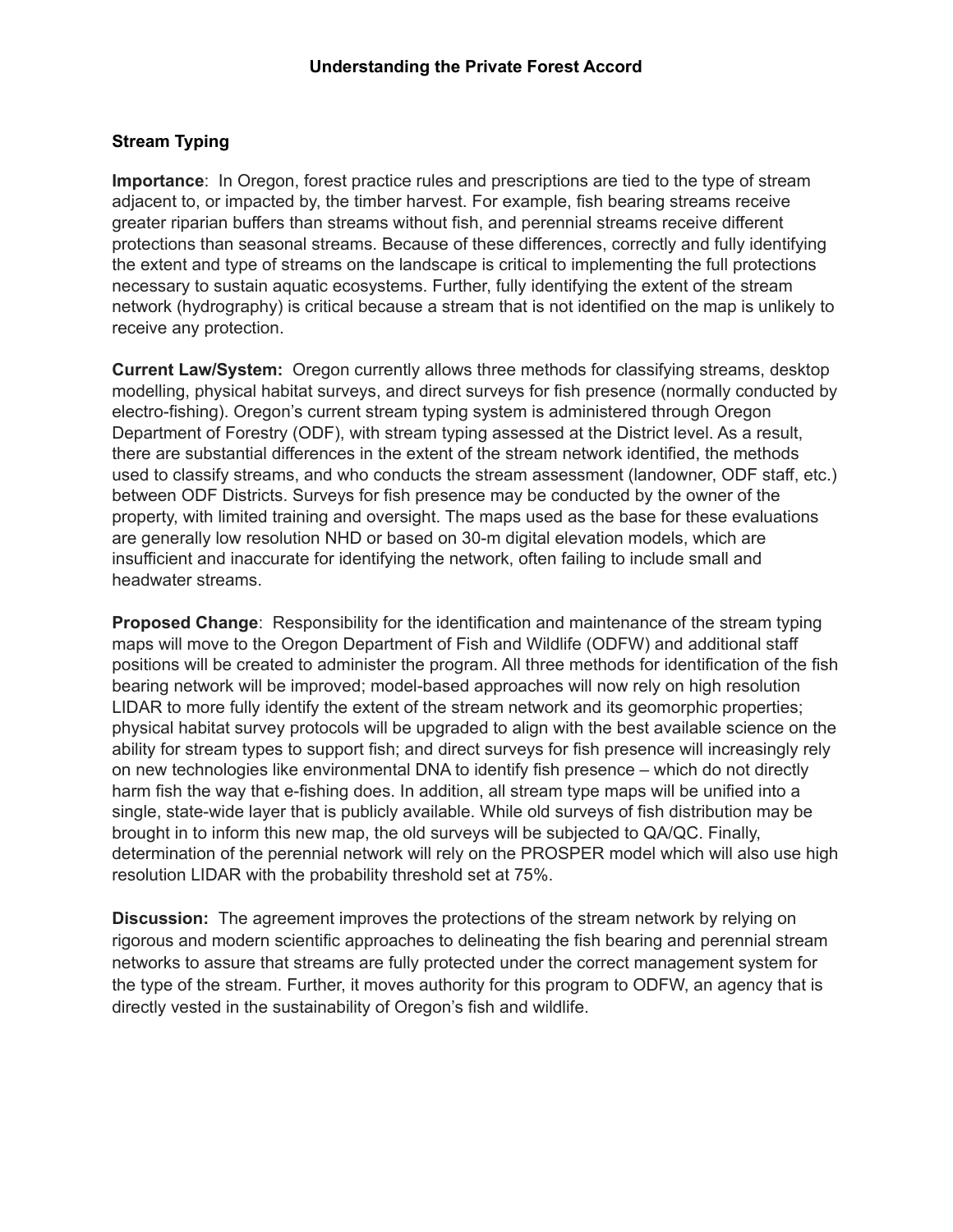## **Riparian Conservation: Westside**

**Importance**: Riparian management affects stream temperature, wood supply for habitat, sediment type and volume, and more. Riparian conservation is the core of any freshwater conservation system.

**Current Law/System:** The Oregon Forest Practices Act is much weaker than in WA and CA. Oregon protects less of the stream network with generally smaller buffers, and Oregon allows more harvest in the buffers. Small streams without fish that flow all year (Non-Fish Perennial -- NP) are virtually unprotected in Oregon, though the SB 1602 provisions limited aerial spray in many cases.

**Proposed Change**: The new system provides significant changes across the vast majority of the stream network.

Fish Streams

● No harvest buffers of 110 feet for large/medium streams and 100 feet wide for small streams. Functionally 2x to 4x larger than current standards.

Large and Medium Non-Fish Streams (rare)

- Expanded to 75 feet
- Small Non-Fish Streams (these streams currently have little or no buffer, and they are common) *Non-Fish Perennial that flow directly to Salmon Steelhead Bull Trout (SSBT) streams*
	- 75 feet wide for the first 500 feet and then 50 feet wide for 650 feet. 1150 linear feet

*Non Fish Perennial that flow to other fish streams without salmon species*

● 75 feet wide for 600 feet

*Non Fish Perennial not otherwise protected*

● 35 foot equipment exclusion, retention of trees under 6 inches and all shrubs.

#### Debris Torrent Channels

*Key non-fish and seasonal streams that provide large wood*

● 25 feet wide for varying distances, often around 1000 feet

#### Seasonal

● 35 foot equipment limitation

Stream Adjacent Active Failures

● For (1) Steep slopes (>70%) adjacent to fish streams and actively failing and delivering sediment, or (2) Unstable slope immediately adjacent to a fish stream where the toe of the unstable slope interacts directly with the erosive forces of a stream, 170' or slope break, whichever is less.

Seeps and springs:

● If occur within buffer, then extend them by 35'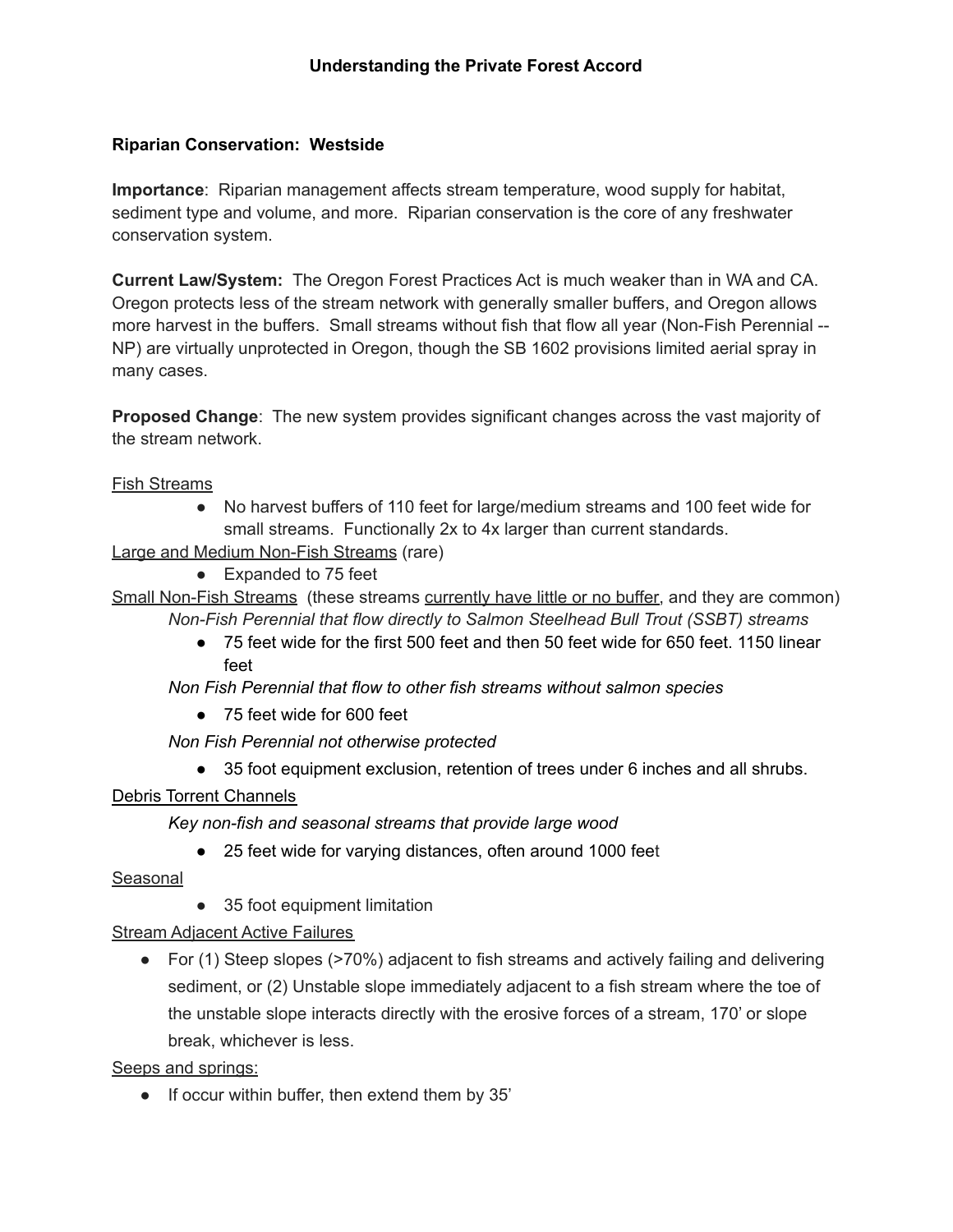**Discussion:** Overall this strategy is similar to WA, though the addition of debris torrent protections is different. This package will dramatically increase protection for cold water, better regulate sediment, and recruit more wood.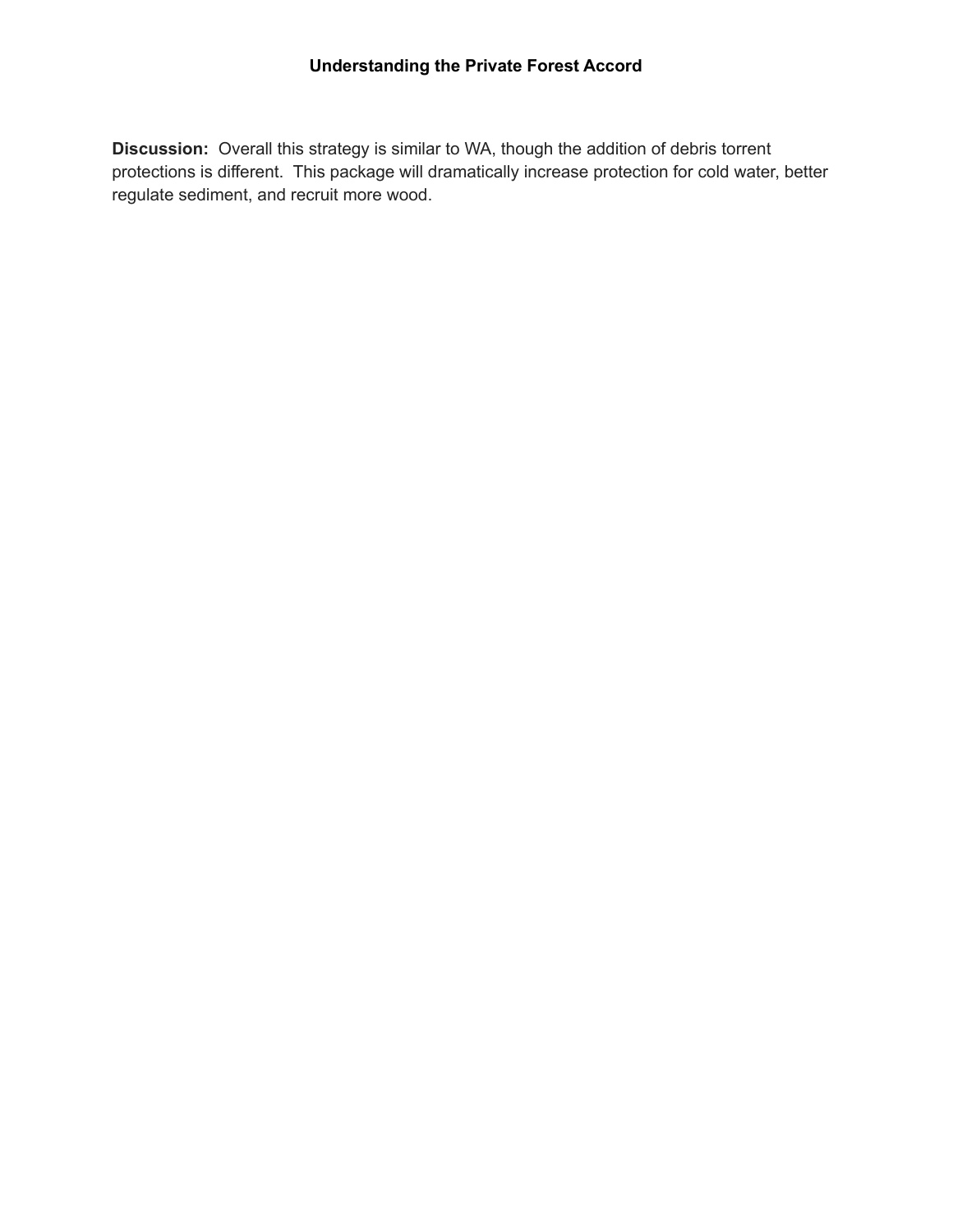## **Riparian Conservation: Eastside**

**Importance**: Riparian protections are the core of any freshwater conservation strategy. The primary goals for managing riparian areas are to provide habitat for riparian-associated species and key functions necessary to support at-risk salmonids and other aquatic species. Riparian trees shade streams, stabilize stream banks, supply large wood that contributes to creating high-quality habitat, and along with other vegetation filter sediment, nutrients, and other pollutants.

**Current Law/System:** Stream protections in the Oregon Forest Practices Act are much weaker than prescribed under similar laws for California and Washington. Compared to these states, Oregon protects less of the stream network, has generally smaller buffers, and allows more harvest in the buffers. Small streams without fish that flow all year (Non-Fish Perennial -- NP) are virtually unprotected in Oregon, though the SB 1602 provisions limited aerial spray in many cases.

**Proposed Change**: The new system enhances protection for the stream network east of the Cascade crest.

#### Fish Streams

● Buffer widths are 100 feet for large/medium streams and 75 feet for small streams.

Large and Medium Non-Fish Perennial Streams

● Buffer widths are 75 feet

## Small Non-Fish Perennial Streams

*At the upstream transition with a fish stream*

- Buffer widths are 60 feet for the first 500 feet
- *Flowing into a fish stream*
	- Buffer widths are 30 feet for 250 feet

*Otherwise*

● Equipment limitation zone is 30 foot wide, requiring retention of sub-merchantable trees and all shrubs

#### Seasonal Streams

● Equipment limitation zone is 30 foot wide, requiring retention of sub-merchantable trees and all shrubs

#### Stream Adjacent Active Failures

● For (1) Steep slopes (>70%) adjacent to fish streams and actively failing and delivering sediment, or (2) Unstable slopes immediately adjacent to a fish stream where the toe of the unstable slope interacts directly with the erosive forces of a stream, 170' or slope break, whichever is less.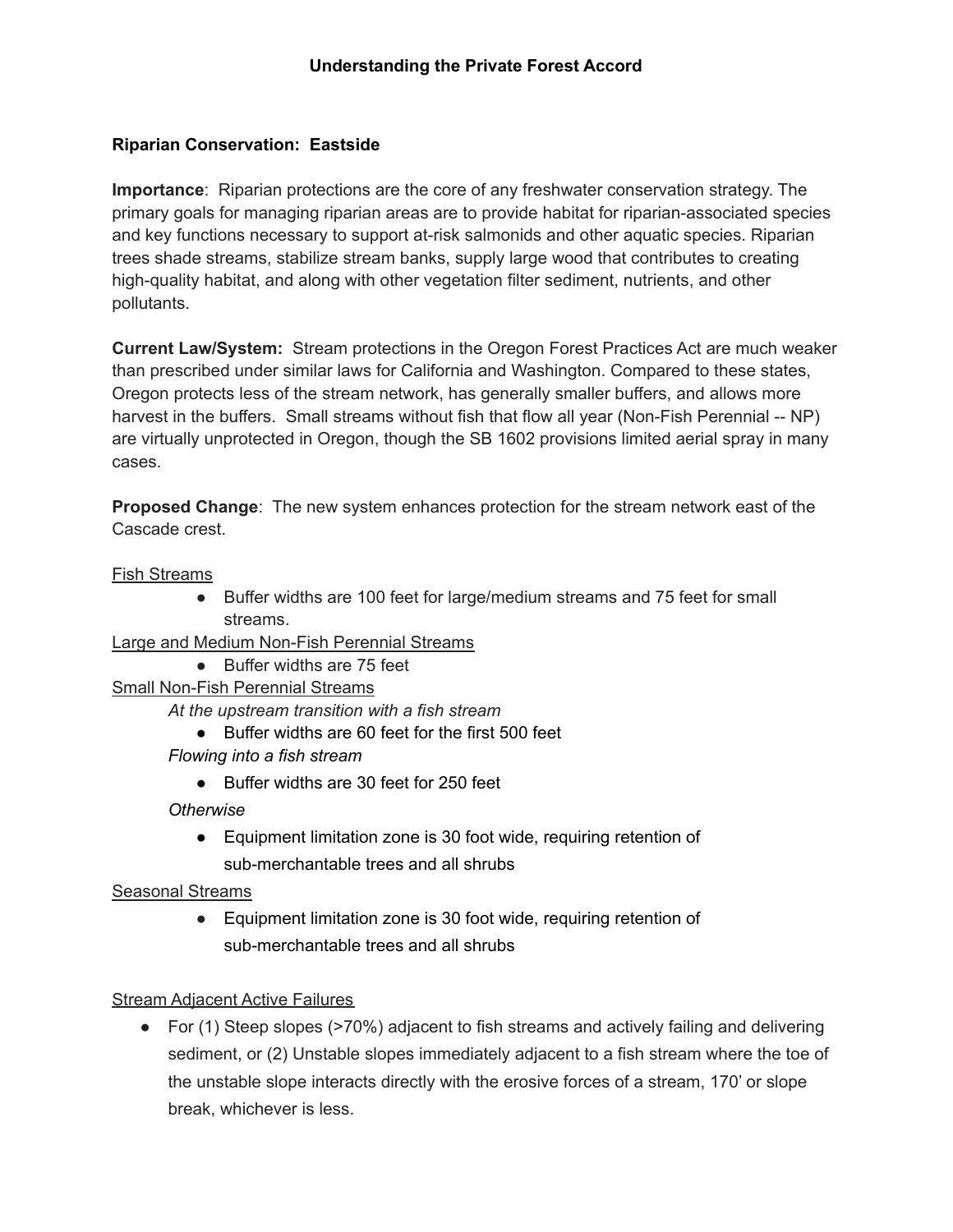### **Understanding the Private Forest Accord**

Channel-adjacent seeps and springs:

• Extend the buffer width by 35 feet to encompass

### **Management**

Inner zone: 30-foot no-harvest and equipment limitation

Outer zone: Harvest is allowed but must retain:

- 27 largest trees
- A minimum of 60 sq ft of basal area per acre from trees at least 8" dbh
- Naturally occurring fire resilient species such as ponderosa pine, Douglas-fir, western larch, and available hardwoods
- Trees to be spatially distributed

**Discussion:** Widths of the riparian buffers are based on the height of site potential trees averaged across all site classes. Because site potential trees are typically taller west than east of the Cascade crest, buffers are narrower on the eastside. However, buffers for the eastside in the agreement are generally wider and cover more of the stream network than under current rules. Eastside buffer prescriptions are intended to fully protect stream banks in an inner zone, and although timber harvest is allowed in an outer zone to help address forest health concerns on the drier eastside, restrictions have been added for the number, basal area, size, species, and distribution of trees to be retained. Overall this strategy provides stronger protections for eastside streams than under the current OFPA and is similar to WA, differing primarily for buffers on non-fish perennial streams.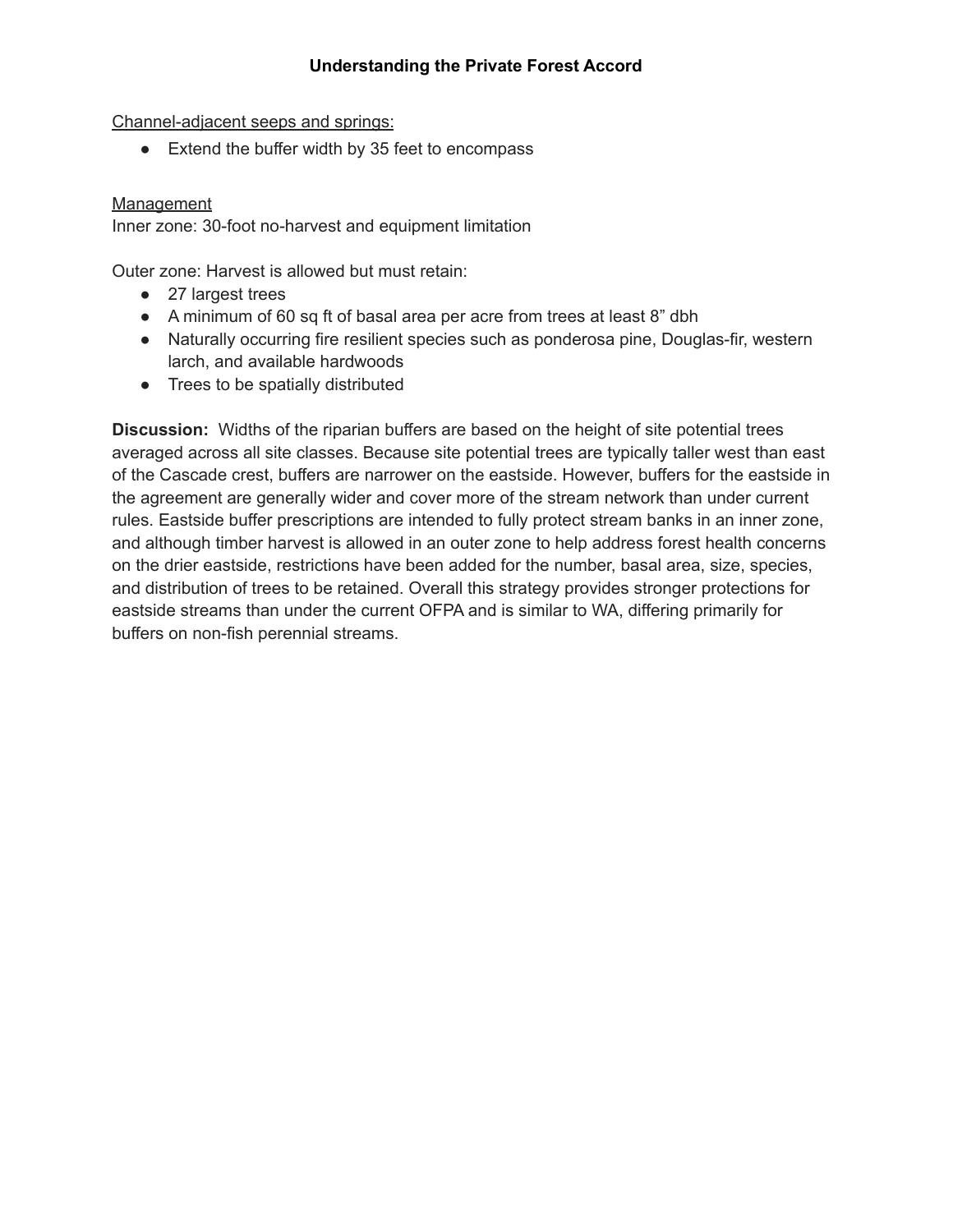### **Forest Road Construction and Management**

**Importance:** Forest roads have the potential to severely impact water quality and aquatic species by blocking access to habitat and by allowing sediment and other road pollutants to enter streams. Forest roads increase surface runoff and alter stream flow. These impacts can vary depending on how the road was constructed, where it is located on the hillslope, and how it is used and maintained.

**Current Law/System:** Oregon has very weak regulations on forest road management practices compared to Washington and California. Enforcement is uncertain at best. Too few of the regulations are included in code, and far more are a part of guidance documents known as "Technical Notes." Some of the outcomes of Oregon's outdated and inadequate forest road rules include: undersized culverts, fish passage barriers, poor regulation of drainage, and a lack of protection for critical locations and water resources.

**Proposed Change:** The Private Forest Accord roads agreement establishes new goals and a suite of specific rules for forest roads. These include: 1) limiting sediment to waters of the State through hydrologic disconnection of the road system, 2) ensuring adequate passage for aquatic organisms at stream crossings, and 3) preventing (or minimizing) mass wasting, hydrologic alterations, and impacts to streams and wetlands.

Importantly, the PFA establishes the Forest Roads Inventory and Assessment (FRIA) 20-year program that requires forest owners update their roads to new standards, and prioritizes the removal of fish passage barriers and the hydrological disconnection of the road system from the stream network. It also creates a study to identify abandoned "orphan" roads that are on the landscape and a process for repair. For stream crossings, it upgrades to a 100-year flood level in determining culvert size and uses "stream simulation" with larger crossings to ensure adequate passage on fish streams. Small forestland owners, who own nearly half of the important salmon habitat on Oregon private lands, have a responsibility to also update their roads. But the agreement establishes the Family Forestland Fish Passage Program (OFFPP) to ensure state funding to help small landowners upgrade fish passage.

**Discussion:** Updating Oregon's forest roads rules is long overdue, and this agreement would be a huge benefit to salmon where roads threaten water quality and prevent fish passage. The rules will establish more modern standards, while the FRIA program would immediately begin the process of upgrading forest roads to these standards, and the OFFPP will ensure that small forest landowners also have the capacity to upgrade their forest roads.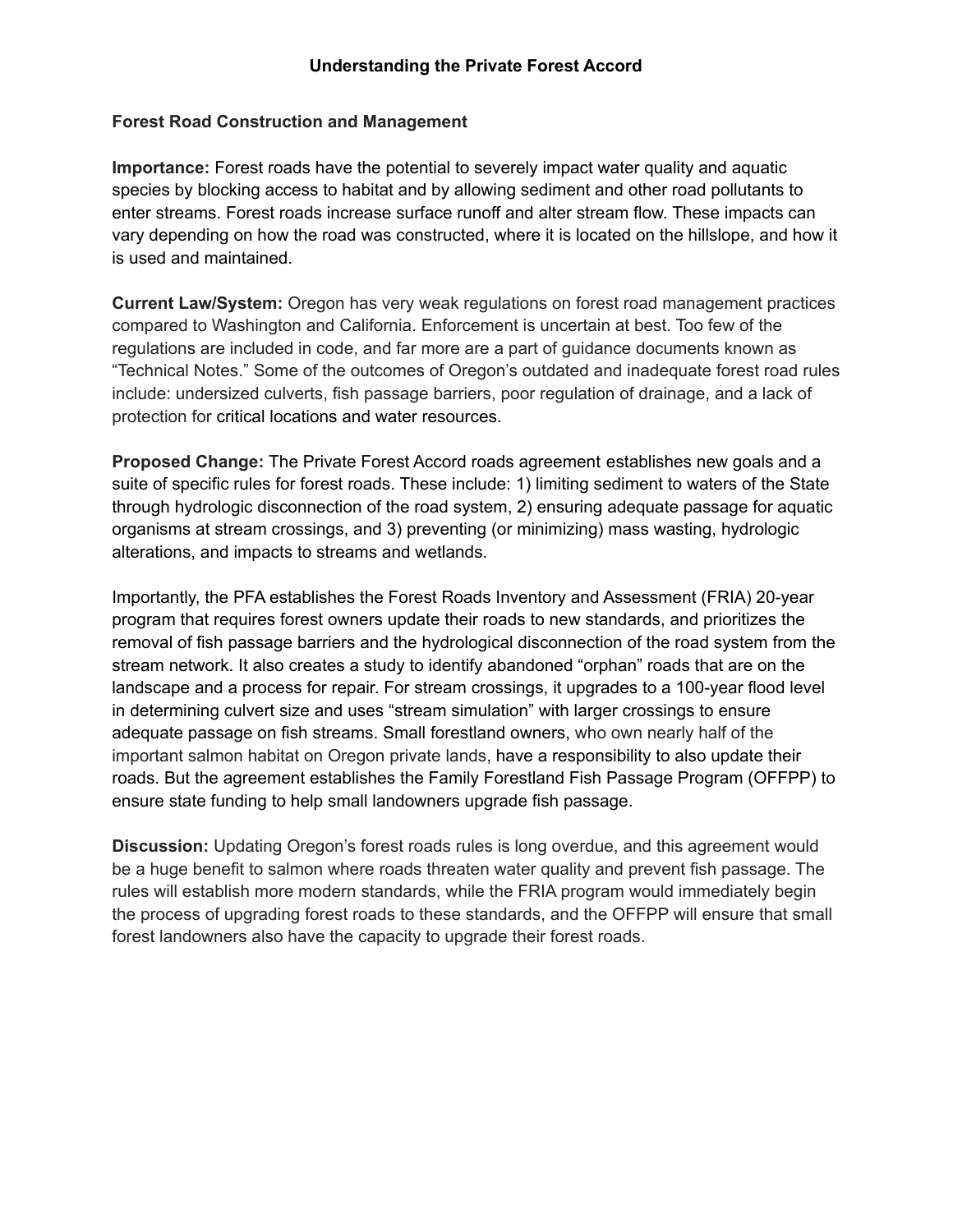## **Management of Steep Slopes**

**Importance**: Many areas of the state are steep and prone to initiating landslides that can deliver large volumes of sediment to streams. Once in streams, these sediment pulses often form debris flows that travel long distances, scouring headwater channels to bedrock before depositing in fish-bearing channels downstream. Debris flows can damage habitat and kill organisms in both scour and deposition zones. Landslides do occur under intact forests and are important sources of large wood and spawning gravels, which can benefit fish habitat several decades after delivery. Timber harvest increases the frequency of landslides as well as alters the amount and characteristics of the material delivered to streams. Removing trees decreases the strength of roots holding soil on hillslopes for 10-30 years after harvest, thereby accelerating the rate of landsliding. Removing trees also increases the ratio of delivered sediment to wood volumes and thus greatly diminishes any contribution of landslides to creating high-quality fish habitat.

**Current Law/System:** Oregon law allows timber harvest on unstable slopes except where a landslide may negatively affect public safety (OAR 629-623-0000 through 0800). The law currently prohibits timber harvest only on high landslide hazard locations "to reduce the risk of serious bodily injury or death caused by shallow, rapidly moving landslides directly related to forest practices."

**Proposed Change**: The steep-slopes strategy prohibits timber harvest on hillslopes most likely to deliver landslide-derived sediments to fish-bearing streams. These areas will be identified from high-resolution digital topographic data using a peer-reviewed computer model with further refinement in the field by trained and certified personnel according to a standard protocol. The process begins by identifying modeled debris-flow runout paths with the highest (upper 20%) likelihood of delivering to fish-bearing streams. For each of these runout paths, hillslopes modeled with a high (upper 33%) likelihood of being source areas of landslide-derived sediment are identified. At least 50% of the sediment source areas in a harvest unit will be protected by prohibiting harvest in the selected source areas. Any timber harvest unit that contains sediment source areas will require a written plan. Sediment source areas will be screened for impact and operability. Those that are larger and have the highest (upper 20%) modeled susceptibility of initiating a harvest-related landslide will be prioritized for protection. Yarding through sediment source areas with the highest susceptibility will be prohibited. Yarding through other source areas will be allowed, but the number, size, and location of yarding corridors should be designed to minimize impacts on sediment source areas. For each source area greater than  $\frac{1}{4}$  acre, field crews will further evaluate and mark source areas for protection allowing for adjustments related to safety.

**Discussion:** The agreement will for the first time in Oregon's history regulate timber harvest on steep slopes to protect stream ecosystems. In conjunction with riparian prescriptions on debris-flow runout paths, prohibiting timber harvest on the steep slopes most likely to initiate landslides that deliver sediment to fish-bearing streams will decrease the potential to harm and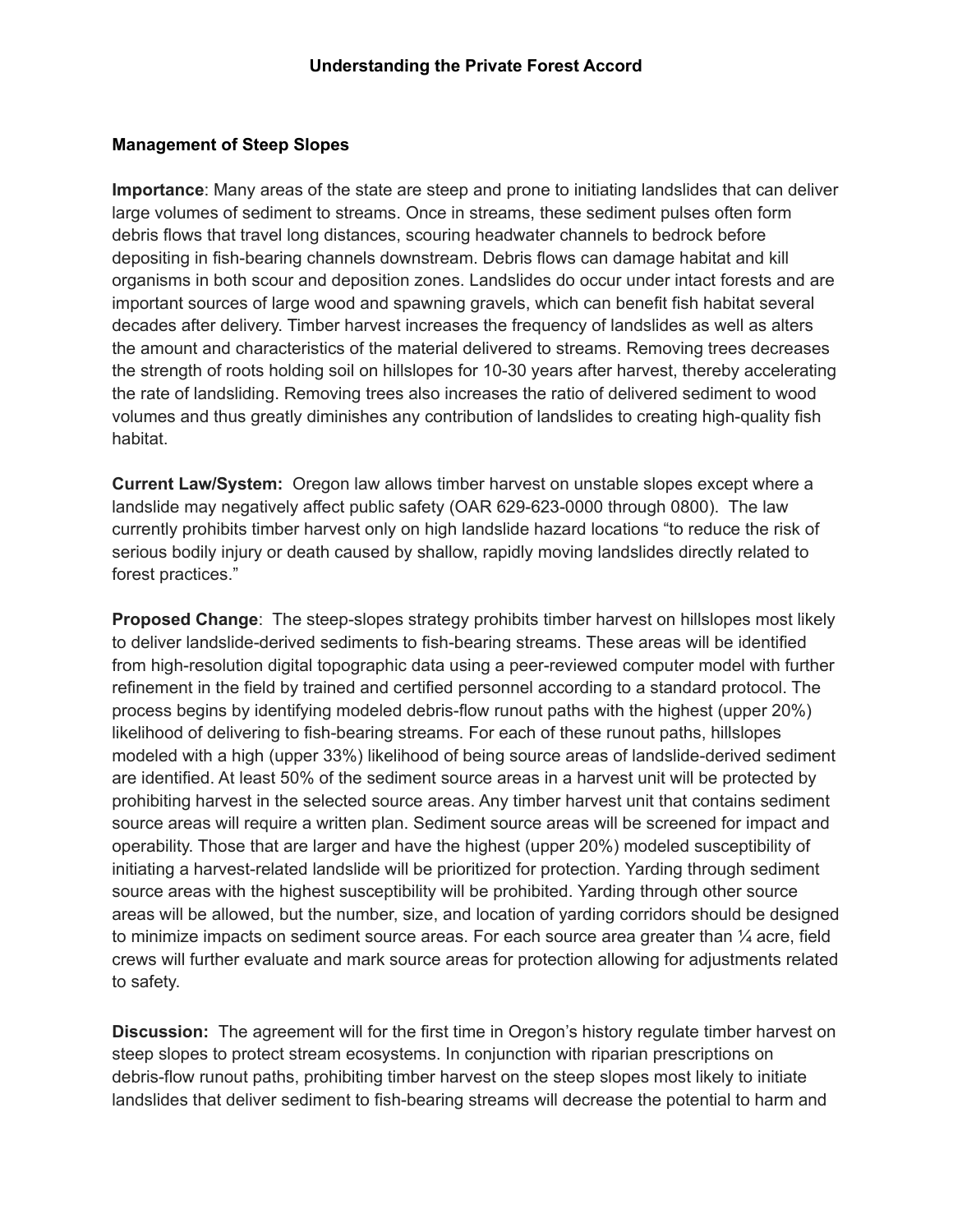## **Understanding the Private Forest Accord**

increase the potential to benefit habitats for at-risk aquatic species. This strategy is significantly different from Washington, however, which provides coarser and broader protections of steep slopes. Understanding and monitoring the effects of the strategy will be an important topic for adaptive management.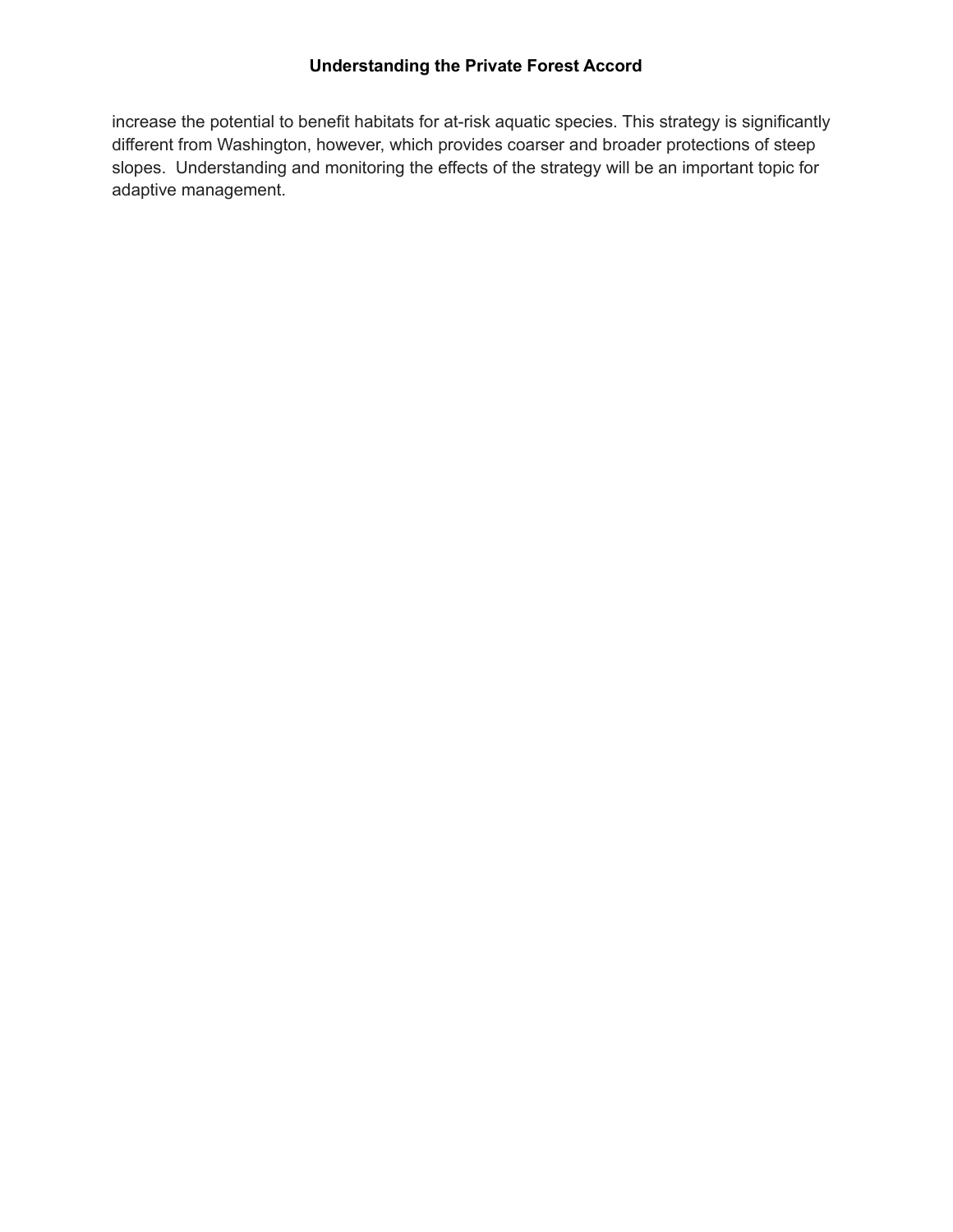## **Small Forestland Owners (SFOs)**

**Importance:** Approximately one-third of Oregon's private forestlands are in ownerships of 5000 acres or less, and these lands contain as much as half of the best salmon and steelhead habitat. SFOs also face different pressures than industrial forests. Many SFO parcels also have residences, and SFOs are sometimes converted to other, less desirable uses, from an aquatic perspective. Lastly, many SFOs don't have the resources and support to manage their properties to modern standards, especially with regards to major investments, bridges and culverts over streams.

**Current Law/System:** Current Oregon law does little to differentiate SFOs from Private Industrial lands.

**Proposed Change:** The Private Forest Accord provides a tremendous focus on improving the support and focus on SFOs.

- A new SFO office will be formed and staffed at the Department of Forestry to provide outreach, education, and support to SFOs.
- Landowners will have options to harvest following the new rules or to follow "alternative minimum" rules, which are stronger than the current rules but weaker than the new rules.
- Landowners who forgo harvest in riparian areas will be eligible for renewable tax credits as compensation, but they will also be obligated not to harvest in the riparian areas for 50 years.
- Harvests to alternative minimum standards will be tracked and limited to no more than 1% of the riparian area.
- Landowners will have to provide information on their road condition and fish passage before harvest is allowed, but grant support will be available for them to address problems.

**Discussion:** A well-supported and knowledgeable community of SFOs is critical to the long-term health of our forest ecosystems. Current programs give them inadequate support. The new program here provides a balance of retaining options for harvest, incentivizing stronger standards, and providing increased support from ODF to guide SFOs in managing their lands to benefit fish and other aquatic life.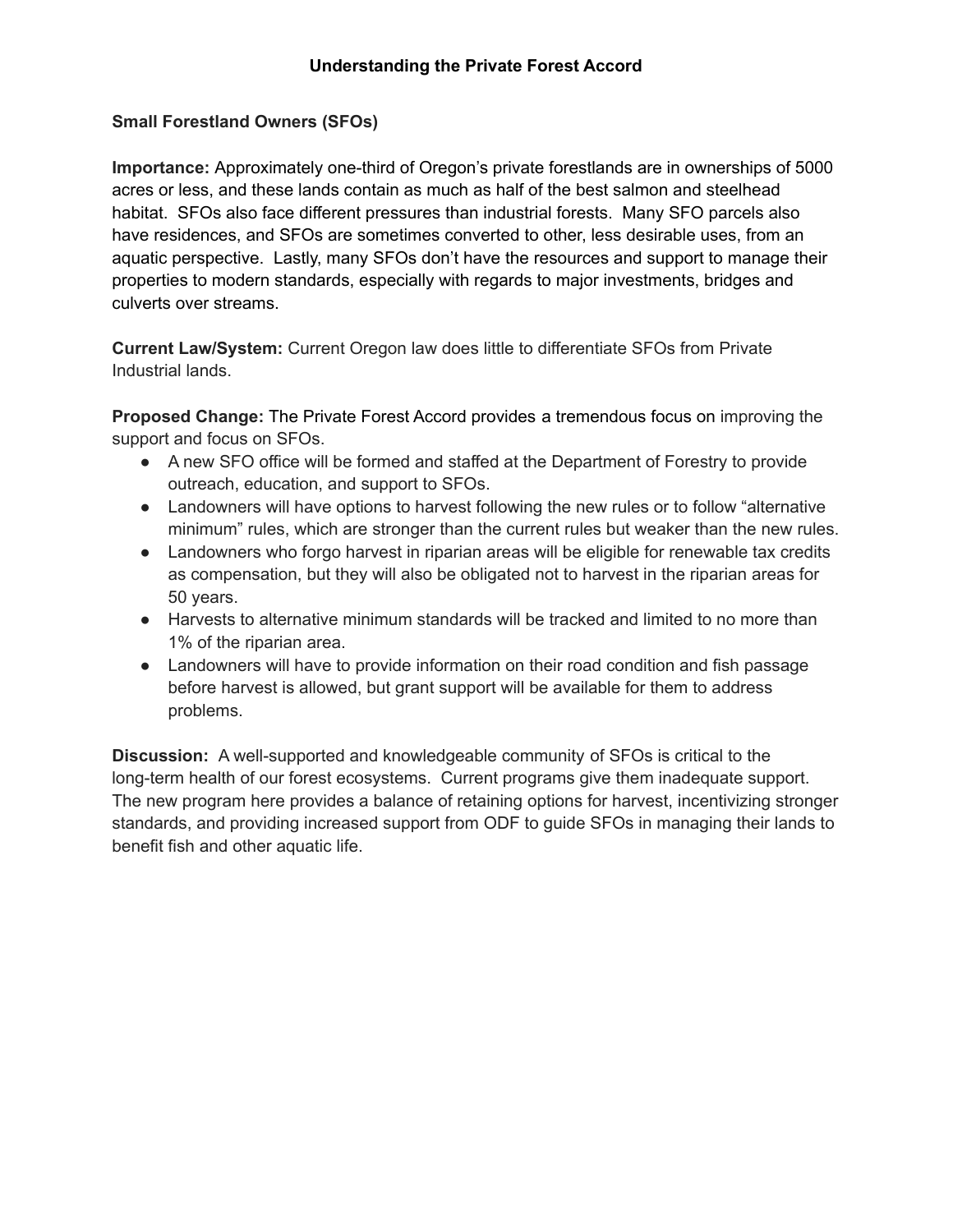## **Beaver**

**Importance:** The American Beaver (*Castor canadensis*) is a keystone species that plays a critical role in shaping our landscape. The role that beavers play in creating habitat for salmonids is well documented (e.g. page 3-3 of the Recovery Plan for Oregon Coastal Coho 2016 1 ). It is estimated that beaver activity directly benefits 37% of Strategy Habitats and 28% of Strategy Species listed in the Oregon Conservation Strategy (see Petition to Initiate Rulemaking to Amend OAR 635-050-0070, 2020). OFRI's Wildlife in Managed Forests: American Beaver states,

"...*beaver ponds and dams benefit Oregon's native fish and other wildlife. Beaver dams create ponds that provide fish with protection from strong winter flows. These dams are thought to increase water storage, which results in a more stable water supply. Beavers bring woody structure into the stream, which juvenile fish use to hide from predators. Beaver ponds also help store leaf litter, which helps local insect (macro-invertebrate) production. Beaver dams contribute to improved nesting areas for waterfowl.*

**Current Law/System:** Under current Oregon law beavers have a dual status. On public lands, beavers are classified as a furbearer (ORS 496.004 and OAR 635-050-0050). On private land, beavers are classified as predatory animals (ORS 610.002). Take of beaver on public land requires a permit while take of beaver on private lands is unregulated.

**Proposed Change:** Industrial timber interests agreed to several regulatory and management changes that will benefit beaver and the ecosystems they help create:

- Forest landowners will report all take of beaver taken (killed) on private forestlands to jurisdictional ODFW offices allowing for better tracking of beaver control activities in Oregon.
- Forest landowners (other than small forestland owners as defined under existing State law) will prohibit commercial trapping on private forestlands.
- Forest landowners will prioritize non-lethal strategies for addressing beaver conflicts.
	- Landowners will identify problem beaver and request ODFW remove beaver via non-lethal strategies. ODFW has 30 calendar days to initiate and complete non-lethal removal methods.
	- After 30 days landowner, at their sole discretion, may choose to lethally remove beaver. In emergency situations where beaver activities are threatening landowner infrastructure (blocking culverts), the landowner, at its sole discretion may: 1) destroy the beaver dam, or 2) lethally remove the beaver.
	- $\circ$  If lethally removed, the landowner must report the removal to ODFW and the justification for removal.
- Beaver research will be incorporated into the OFPA adaptive management strategy.
- The forest industry will participate with ODFW to develop a voluntary beaver relocation program.

<sup>1</sup> [https://repository.library.noaa.gov/view/noaa/15986,](https://repository.library.noaa.gov/view/noaa/15986) retrieved 10/11/2021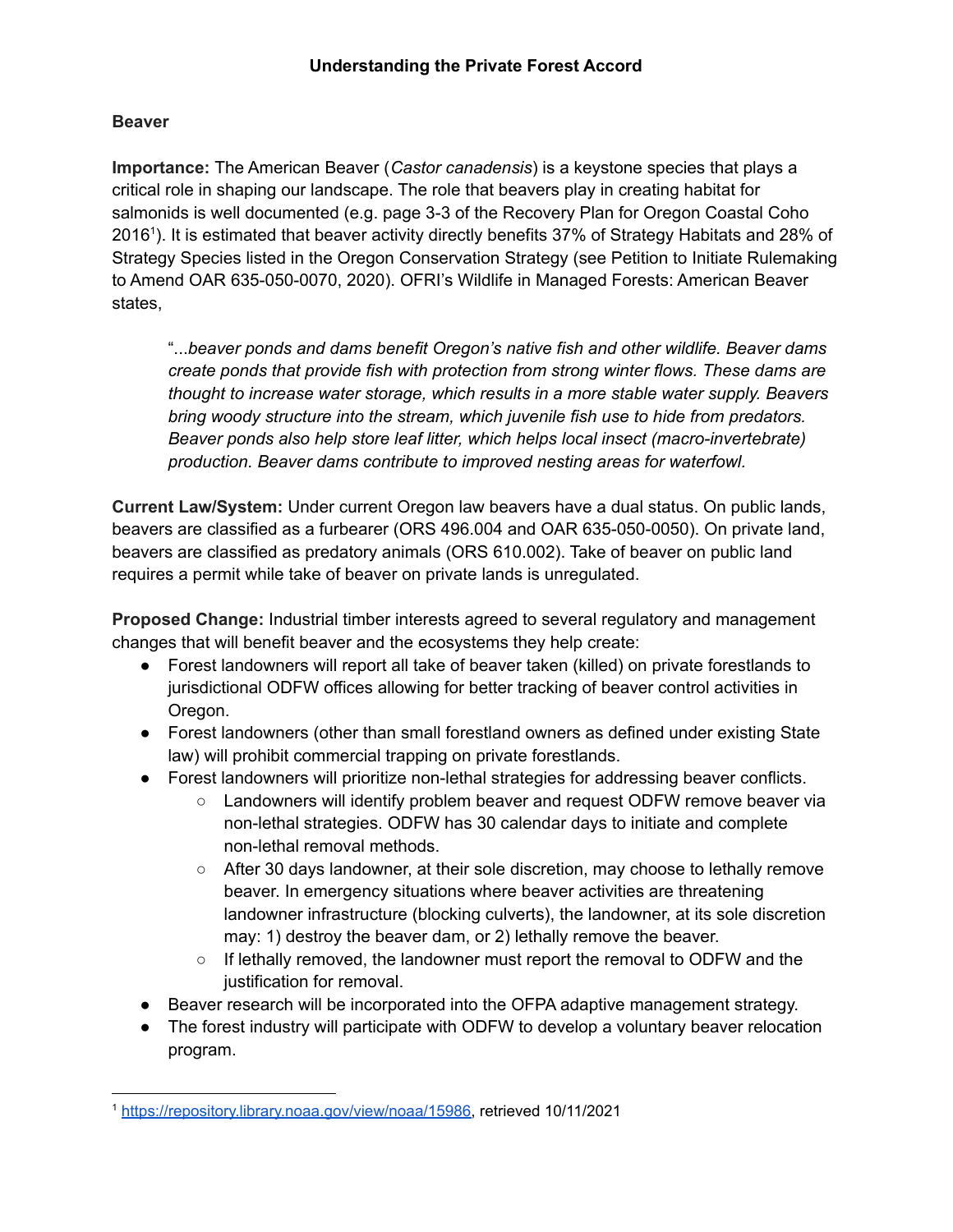**Discussion:** The changes being adopted will increase protection for beaver on private forest lands, create opportunities for beaver introduction on private forest lands and increase understanding of current management activities and future management strategies for beaver. Increased protection for beaver on private forestland will help support habitat for both OFPA target species (salmon, steelhead, bull trout, stream dwelling amphibians) as well as myriad other riparian dependent and associated species.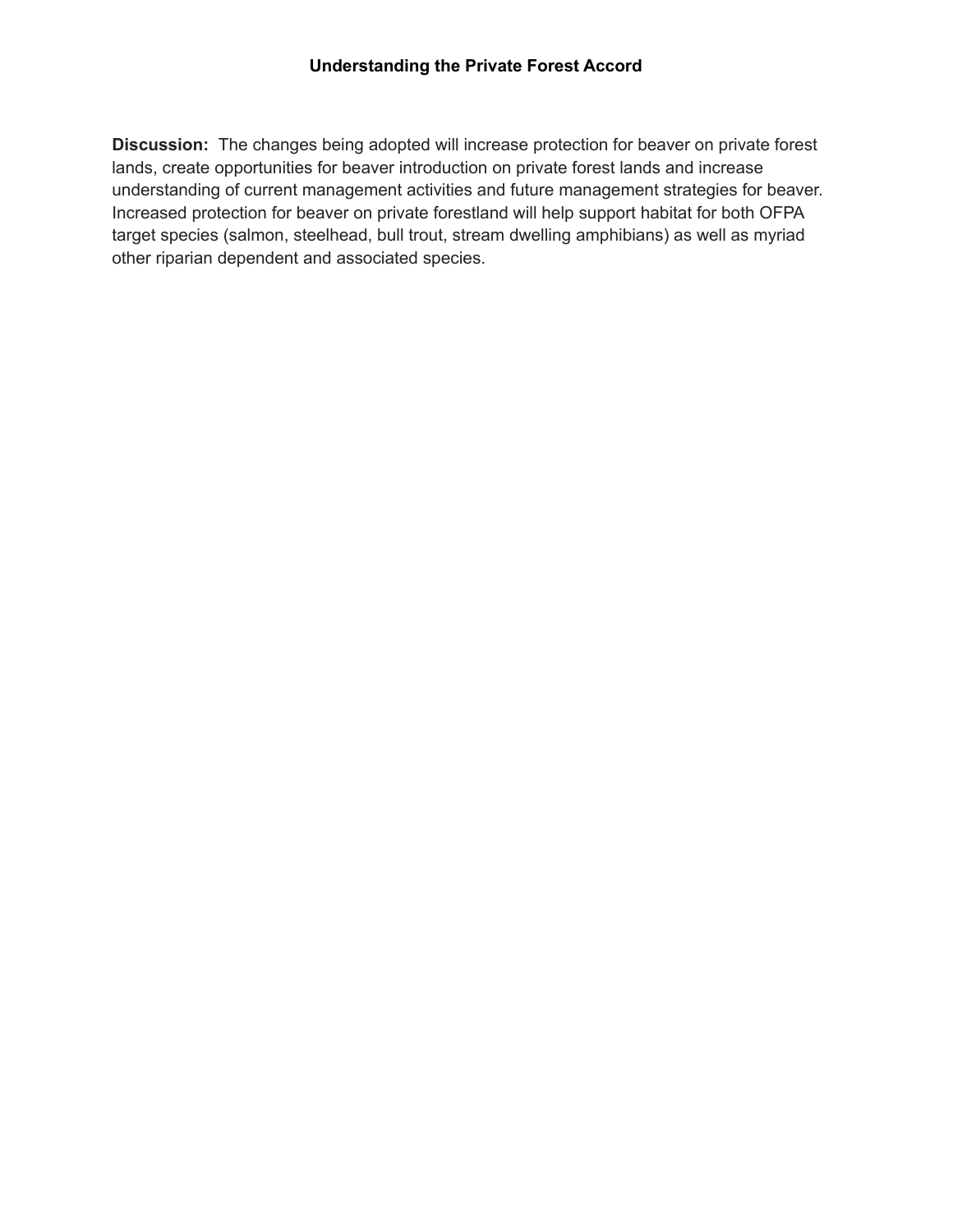# **Amphibians**

**Importance:** Stream dwelling amphibians have been largely ignored under Oregon's current Forest Practices Act. Stream dwelling amphibians tend to occur higher-up in the stream network than federally protected fish species and therefore, fish-focused protections are not necessarily sufficient to protect stream dwelling amphibians.

Two amphibian species, Columbia torrent salamanders (*Rhyacotriton kezeri*) and Cascade torrent salamanders (*Rhyacotriton cascadae*), are currently proposed for listing under the federal Endangered Species Act (listing decision expected within 2 years). Four other species, Southern Torrent Salamander (*Rhyacotriton variegatus*), Coastal Giant Salamander (*Dicamptodon tenebrosus*), Cope's Giant Salamander (*Dicamptodon copei*), and Coastal Tailed Frog (*Ascaphus truei*), are not currently proposed for listing but face varying degrees of threat.

**Current Law/System:** Current Oregon Forest Practices largely ignore stream dwelling amphibians and the habitat on which they depend.

## **Proposed Changes:**

Negotiating parties were able to reach agreement to support HCP coverage for five of the six species under discussion during the accords. However, negotiating parties agreed that the state would not seek an HCP for the Cascade torrent salamander. The protections that were negotiated will benefit all six species, but protections will have to be extended further within the range of the Cascade torrent salamander in order for the State to seek coverage under Section 11 of the ESA.

- Term: The term of the HCP for amphibians will be 25 years, half the length of the HCP proposed for fish species. Limited research related to stream dwelling amphibians made it prudent to limit the length of the HCP so the adequacy of protections can be revisited sooner.
- Riparian Buffers: expansion of riparian buffers throughout the stream network will benefit stream dwelling amphibians. However, the most significant protections for amphibians are the buffering that will occur on small non-fish bearing perennial (Np) streams. Stream buffers that will benefit stream dwelling amphibians include the following:
	- Large fish streams: 110' no harvest
	- Medium fish streams: 110' no harvest
	- Small fish streams: 100' no harvest
	- Large no-fish steams: 75' no harvest
	- Medium non-fish streams: 75' no harvest
	- Small perennial streams:
		- Np streams flowing into salmon/ steelhead/ bull trout streams: 75' no harvest for 500 feet and then 50' no harvest for 650' (1150' total)
		- Np streams flowing into other fish bearing streams: 75' no harvest for 600 feet.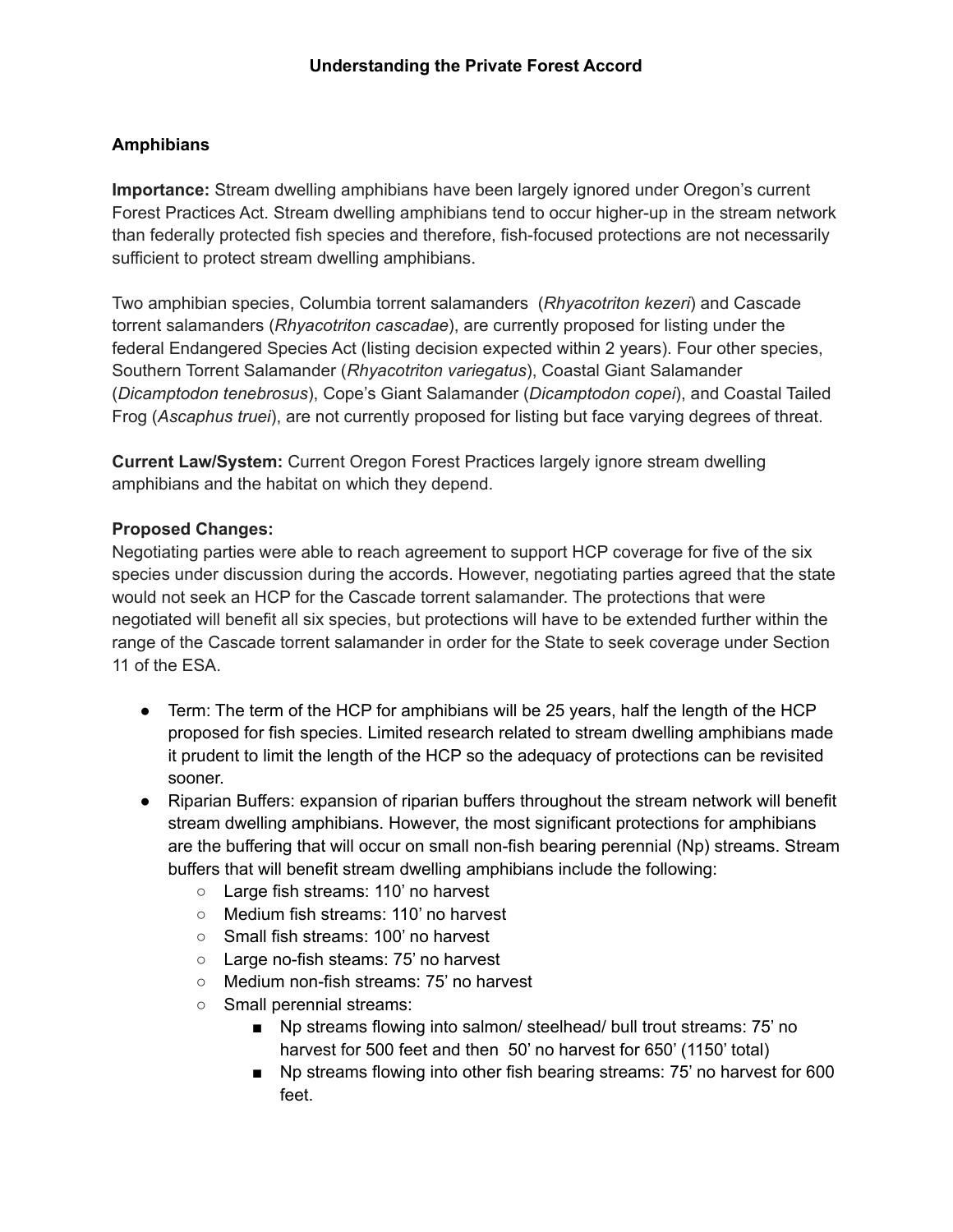## **Understanding the Private Forest Accord**

- Additional protections for stream adjacent seeps, springs and wetlands
- 35' equipment limitation zones with retention of shrubs and up to 6' diameter trees on unbuffered Np streams
- Protection of some landslide initiation sites and torrent debris channels, 35' equipment limitation zones along seasonal streams, enlarged culvert standards and expanded protections for wetlands will provide additional protections for stream dwelling amphibians including some over-ridge connectivity for stream dwelling amphibians
- Adaptive management and effectiveness monitoring: Monitoring strategies will prioritize stream dwelling amphibians. Recommendations include \$1.5 million/ year in funding to research the following topics: presence, spatial distribution, abundance, detectability and connectivity.

**Discussion**: The Private Forest Accord will provide significant new benefits for stream dwelling amphibians including protections higher in the stream network.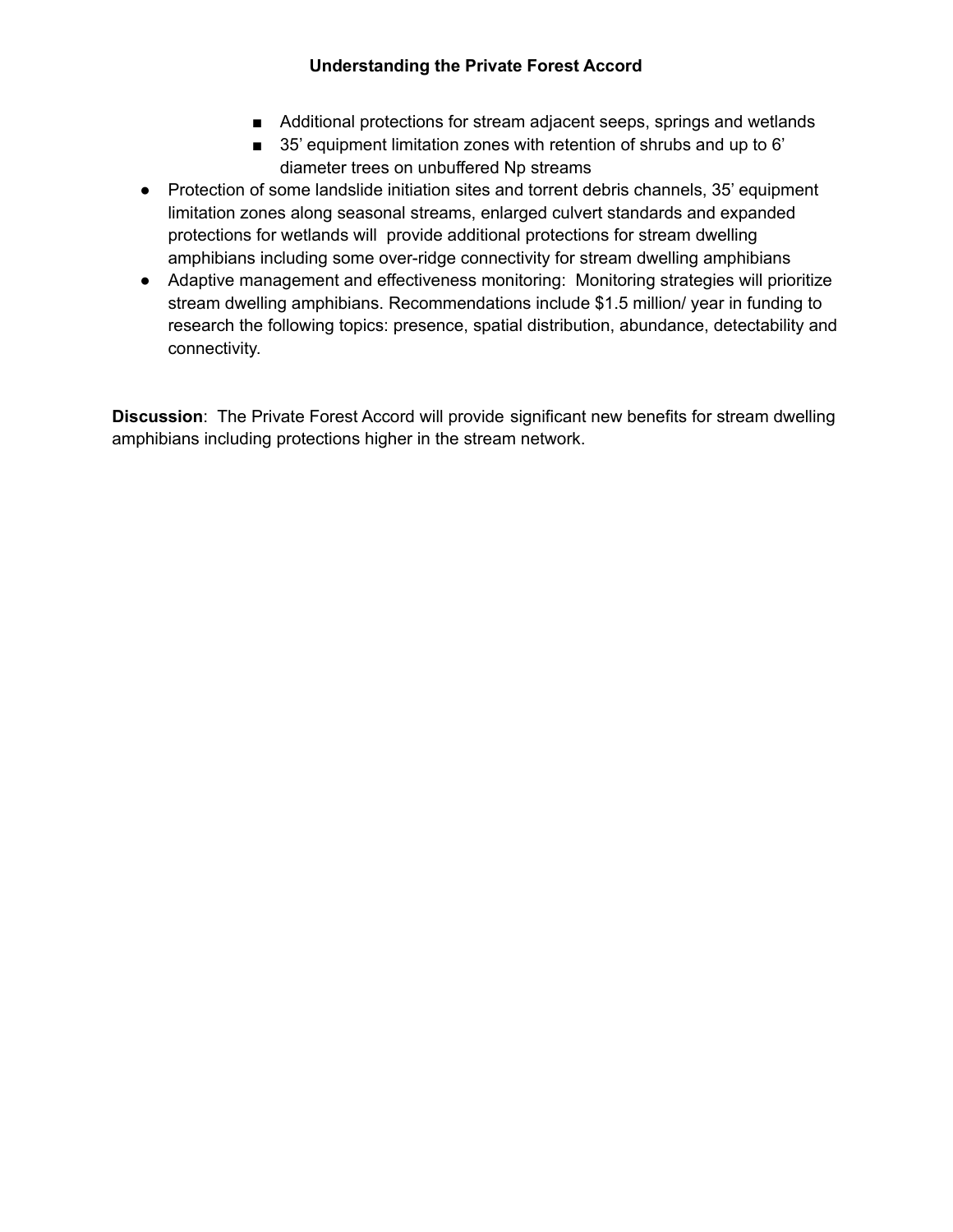### **Compliance, Adaptive Management, and Enforcement**

**Importance**: It's one thing to have a system of rules and laws designed to protect ecological function on private forestlands. It is quite another to ensure that those rules and laws are actually being followed. Along with accurate tracking of compliance and the ability to effectively deter rulebreakers with strong enforcement, this section of the PFA lays out a brand new adaptive management program for the state in the hopes that forest practices will evolve over time in response to the science.

**Current Law/System:** Oregon's compliance monitoring program has come under heavy criticism in recent years for lacking statistical rigor and overinflating compliance rates. ODF's enforcement program suffers from a lack of adequate staffing and a penalty structure that does not adequately punish serial rule violators such that they are deterred from breaking the rules in the future. Research at ODF is dramatically underfunded and, when combined with statutes like the current version of ORS 527.714 that flips the precautionary principle on its head, rule change is often slow and inadequate.

**Proposed Change**: While compliance and enforcement efforts at ODF get increased funding and better direction, a key element of the proposed changes is the new requirement for allowing access to lands so that the state can conduct compliance audits. Previously, compliance monitoring sampling suffered because property owners were under no obligation to allow ODF onto their land to conduct monitoring evaluations.

The adaptive management program gets a complete overhaul and dramatically increased funding. There is a new and diverse stakeholder body to direct science work and assist ODF in pursuing rule changes over time as the science shows they are necessary. This science work will be conducted by an independent science team that will report findings to the Board of Forestry. Critically, ORS 527.714 gets some important changes that make the statute more balanced (ie: economic analysis not just centering on the timber industry) and provides a more reasonable framework under which the Board of Forestry will consider future changes.

**Discussion:** The agreement solves a long-lingering problem with the compliance monitoring program so that Oregonians will actually know whether or not forest laws are being followed. Significantly, Oregon will have an adaptive management program that improves on the model created in WA twenty years ago by making the science work more independent from stakeholders and a process less reliant on full consensus (which has stymied rule changes in WA over the years).